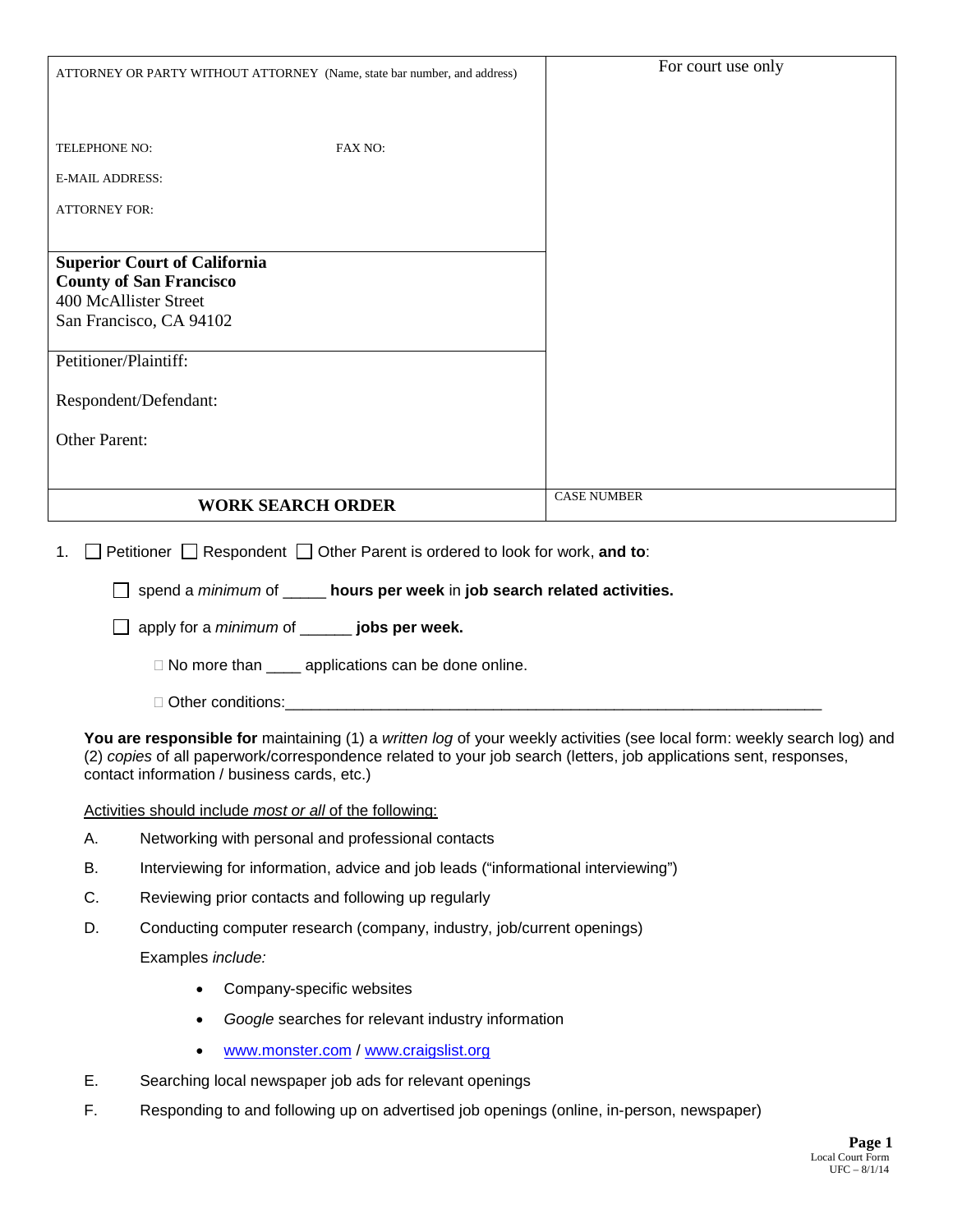- G. Job search-related communication (resume revision, cover letters, following up on job leads, e-mail communications, thank-you notes, etc.)
- H. Contacting/working with placement agencies
- I. Contacting/attending alumni groups
- J. Attending career counseling / job coaching sessions
- K. Participating in job search clubs and/or job search skills training
- L. Participating in professional organizations
- M. Job skills training (computer/vocational classes relevant to job objective)
- N. Preparing for and attending job interviews
- O. Contacting a union, obtain placement on list, attend roll calls, and track placement on list.
- 2. You must serve a copy of the logs *once per month* and within the *first 10 days of each month*, starting

|--|--|

- □ Opposing counsel or party
- Department of Child Support Services (DCSS) 617 Mission Street, San Francisco, CA 94102
- $\Box$
- 3. You must bring the signed, original weekly logs and all paperwork/correspondence related to your job search to court with you. Copies of all paperwork/correspondence related to your job search must be available for review if requested by opposing party within 10 days of request.
- 4. If you find work before the next court date, you must notify opposing party and counsel (if any) and (if checked)  $\Box$ the Department of Child Support Services (DCSS), in writing *within ten days*, providing name, address, and telephone number of employer, salary or wage level, job title, copies of any employment contract, hiring letter, or employment agreement, and first month's paycheck stub upon receipt.
- 5. The court reserves jurisdiction to retroactively modify support to the earliest date permitted by law, and to impose sanctions for any failure to comply with this order, including imputing income.

**SPOUSAL SUPPORT:** It is the goal of this state that each party will make reasonable good faith efforts to become self-supporting as provided in Family Code §4320. The failure to make reasonable good faith efforts may be one of the factors considered by the court as a basis for modifying or terminating spousal or partner support.

 $\Box$  The parties are ordered to return to court for review on \_\_\_\_\_\_\_\_\_\_\_\_\_\_\_\_\_\_\_\_\_\_\_\_, 20\_\_\_, at \_\_\_\_\_\_\_\_\_\_\_\_\_, in Dept. **.** 

 $Date:$ 

Judge/Commissioner